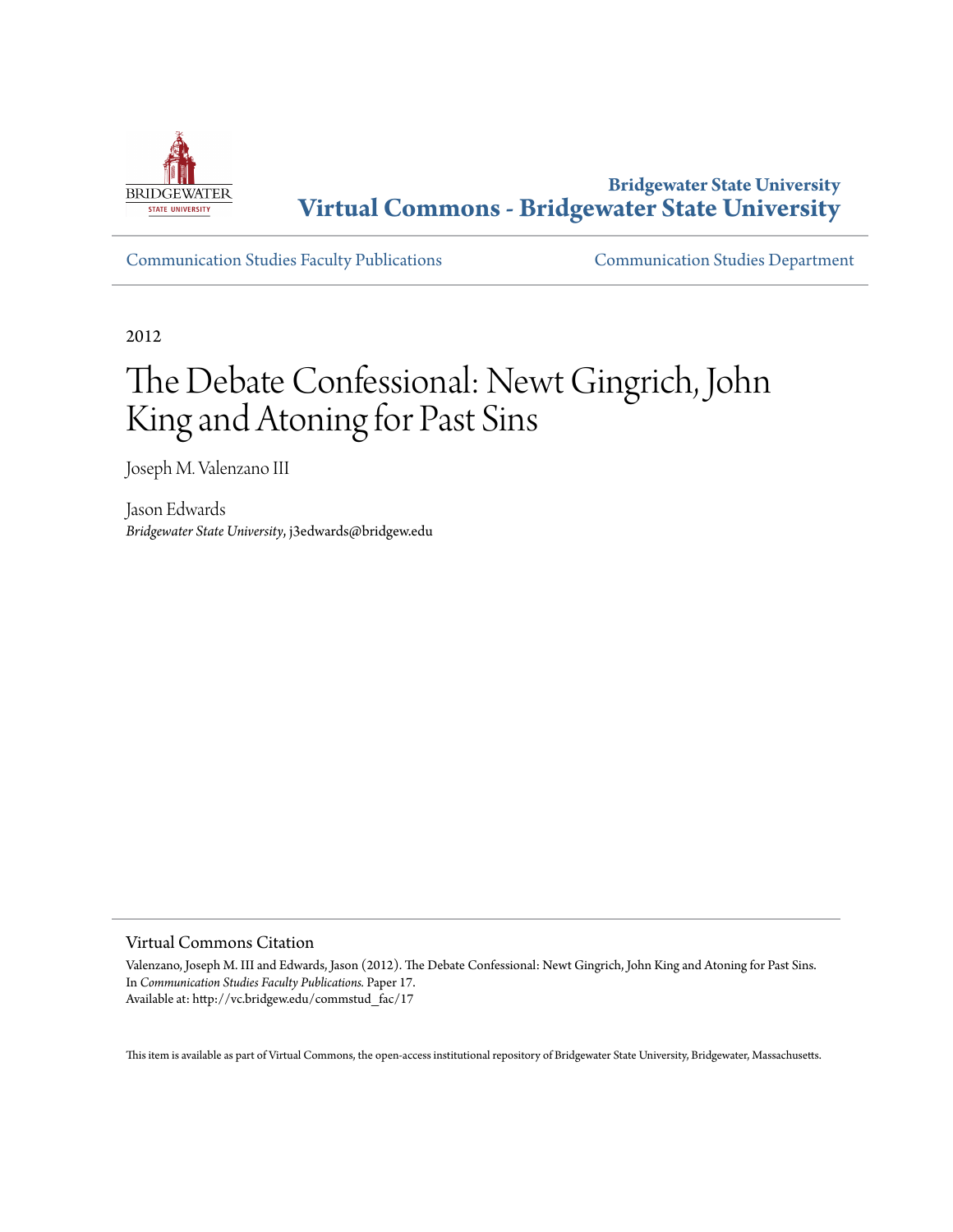## The Debate Confessional: Newt Gingrich, John King and Atoning for Past Sins

### Joseph M. Valenzano, III Jason A. Edwards

*Religious affiliation has always played a prominent role in the vetting of US presidential candidates, especially for those seeking the nomination of the Republican Party. Candidates within that party must appeal to fiscal, foreign policy and social conservatives, the last of which contain significant numbers of selfdescribed evangelical Christians. During the 2012 Republican Presidential Primary appeals to these social conservatives became as significant a factor as any other with a Mormon candidate, a Catholic candidate who made his faith a centerpiece of his campaign, and a divorced former Speaker who recently converted to Catholicism. With the race still very much in the air, this former Speaker, Newt Gingrich, came under fire for his prior marriage and just a few days before a pivotal primary in South Carolina his ex-wife taped an interview about his marriage to her which was set to air immediately after the last debate before the election in South Carolina. At the beginning of the debate the moderator, John King of CNN, provided Gingrich an opportunity to discuss the pending interview. His response changed the scope of that primary election, helping vault Gingrich to a significant victory in South Carolina with significant support from formerly hesitant social conservatives. In this essay we examine his response to King's opening question at the debate through the lens of image restoration theory and argue Gingrich used specific strategies to appeal for support from the social conservatives in that state.*

**Keywords:** Apologia, Image Restoration, Newt Gingrich, News Media, 2012 Campaign

Since the founding of the United States religion has played an important role in the public and political life of its citizens. The preservation of an individual's right to his or her own faith was so important to the Founding Fathers it was enshrined in the First Amendment. Thomas Jefferson, Supreme Court Justice Oliver Wendell Holmes, and many others have also invoked a perceived wall of separation between church and state informed by that amendment.<sup>1</sup> In fact, many Americans believe in a fundamental aspect of American exceptionalism whereby the United States, even in its imperfect form, represents a country chosen by God to be a beacon of light to the rest of the world.<sup>2</sup> Religious belief is inextricably linked to the fabric of American society.

Joseph M. Valenzano, III (Ph.D., Georgia State University) is Assistant Professor of Communication at the University of Dayton. He can be reached for comment on this essay at jvalenzanoiii@udayton.edu or by phone at 937.229.2376.

<sup>\*\*</sup> Jason A. Edwards (Ph.D., Georgia State University) is Assistant Professor in the Department of Communication Studies at Bridgewater State University. He can be reached for comment on this essay at jasonedwards57@hotmail.com or by phone at 508.531.2791.

<sup>1</sup> Phillip Hamburger, *Separation of Church and State* (Cambridge: Harvard University Press, 2002).

<sup>2</sup> See Jason A. Edwards and David Weiss, eds., *The Rhetoric of American Exceptionalism: Critical Essays* (Jefferson, NC: McFarland, 2011).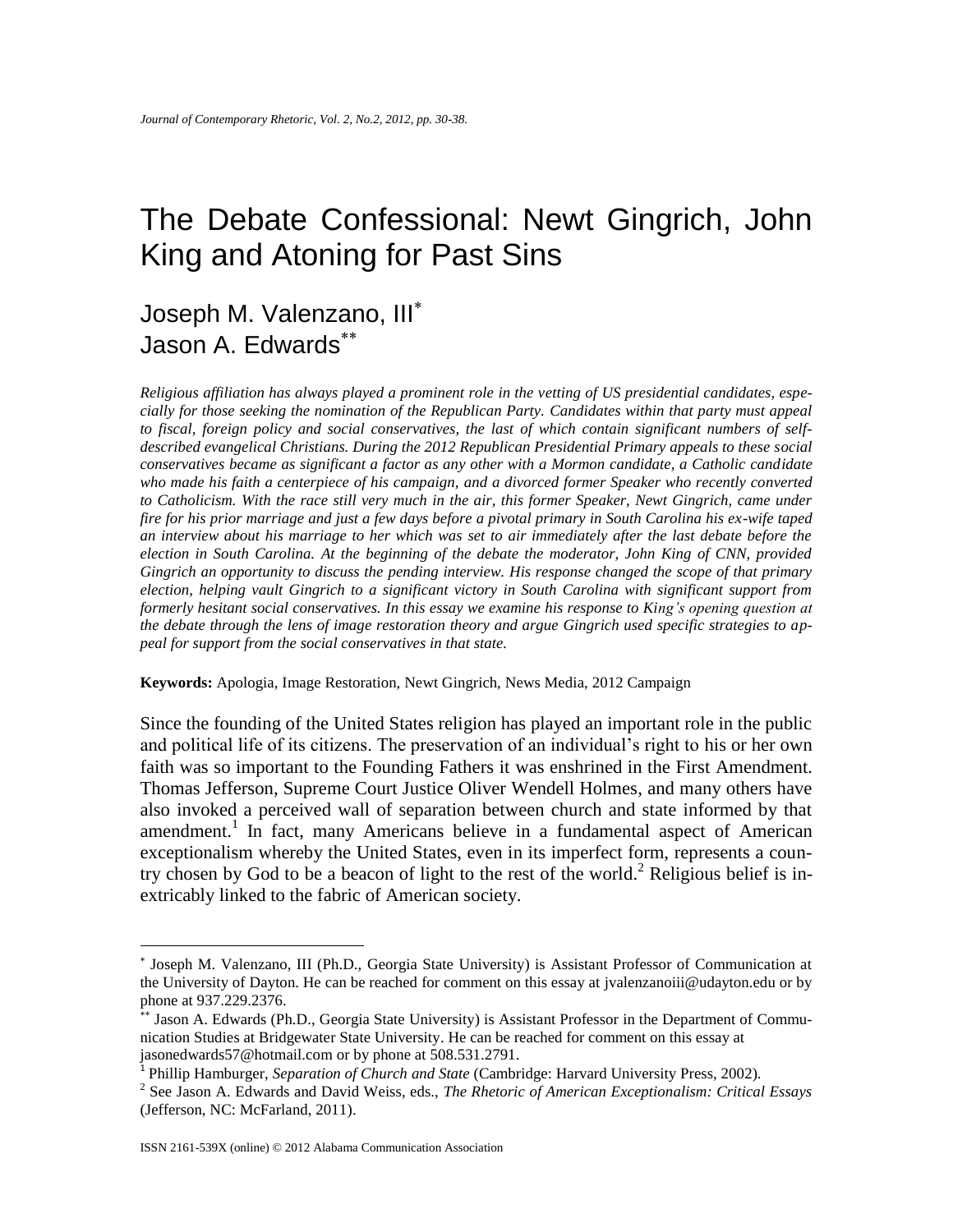Religion is so important to Americans that historically it has manifested as a litmus test for presidential candidates. On September 12, 1960, then presidential candidate, John F. Kennedy spoke to the Greater Houston Ministerial Association on the "Catholic question" because, if elected, he would be the first Catholic president. In fact, the only Catholic before Kennedy who ran for president, Al Smith in 1928, lost the election largely due to his reluctance to engage in discussions about his faith.<sup>3</sup> Even in 2008 religion played an important role in the presidential campaign. Then Senator Barack Obama defended himself first against accusations that he was a Muslim, and then from attacks regarding his spiritual mentor, controversial preacher Rev. Jeremiah Wright. On the Republican side in the same year, primary candidate and former governor of Massachusetts, Mitt Romney, came under fire for his Mormon faith. So much so that Romney had to deliver a Kennedyesque address where he discussed the role his faith would play during his presi $dencv<sup>4</sup>$ 

The aspersions regarding Romney's faith, and overall inquisitorial inspection of the religious affiliations and beliefs of candidates continued in the 2012 election cycle. Interestingly, the focus on the religious values of Republican primary candidates contributed to numerous shifts in the nomination landscape. These shifts were never more apparent than in the weeks between the Iowa caucuses on January 3, 2012, and the South Carolina primary on January 20. During this time the apparent front-runner Mitt Romney suffered a setback when he essentially tied Senator Rick Santorum in the Iowa caucuses thanks in large part to the latter's appeal with self-described evangelical voters.<sup>5</sup> Although Romney proceeded to win, as expected, a week later in New Hampshire, he faced another tough contest in South Carolina when both Santorum and former House Speaker Newt Gingrich looked to make a strong showing with evangelical voters.

Romney's Mormonism at this point was well known, and still looked upon with suspicion by social conservatives, thus presenting an opening for Santorum and Gingrich. Santorum portrayed himself as a "consistent conservative" who provided strong social conservative positions on issues such as abortion and contraception. Gingrich, on the other hand, faced a significant hurdle with social values voters in the Republican Party. The former Speaker has been divorced twice, resigned from the House of Representatives due in large part to an affair with a staffer who became his third wife, and changed religion twice in his lifetime.<sup>6</sup> To win in South Carolina Gingrich needed to mend the damage his past indiscretions did to his connection with the evangelical voters who constituted a significant portion of the electorate in South Carolina, as well as appear as a better alternative than Santorum to that group.

 $3$  Michael J. Hostetler, "Gov. Al Smith Confronts the Catholic Question: The Rhetorical Legacy of the 1928 Campaign," *Communication Quarterly* 46 (1998): 12-24.

<sup>4</sup> Mitt Romney, "Faith in America," *The New York Times*, December 6, 2007. http://www.nytimes.com /2007/12/06/us/politics/06text-romney.html?pagewanted=all

<sup>&</sup>lt;sup>5</sup> The results of the Iowa caucuses saw Mitt Romney declared the winner by eight votes, only to have the tally shift in favor of Rick Santorum weeks later. Nevertheless, Santorum's support base in Iowa consisted of evangelical voters who distrusted Mitt Romney and connected with Santorum's overt Catholicism. See Robert Costa, "The Rise of Rick," *National Review* 64, January 23, 2012, 16-20.

<sup>&</sup>lt;sup>6</sup> For a detailed account of Gingrich's faith history and personal past, see Dan Gilgoff, "Newt Gingrich's Faith Journey: How a Thrice-Married Catholic Became an Evangelical Darling," *CNN.com*, December 10, 2011, available at: http://religion.blogs.cnn.com/2011/12/10/newt-gingrichs-faith-journey-how-a-thricemarried-catholic-became-an-evangelical-darling/.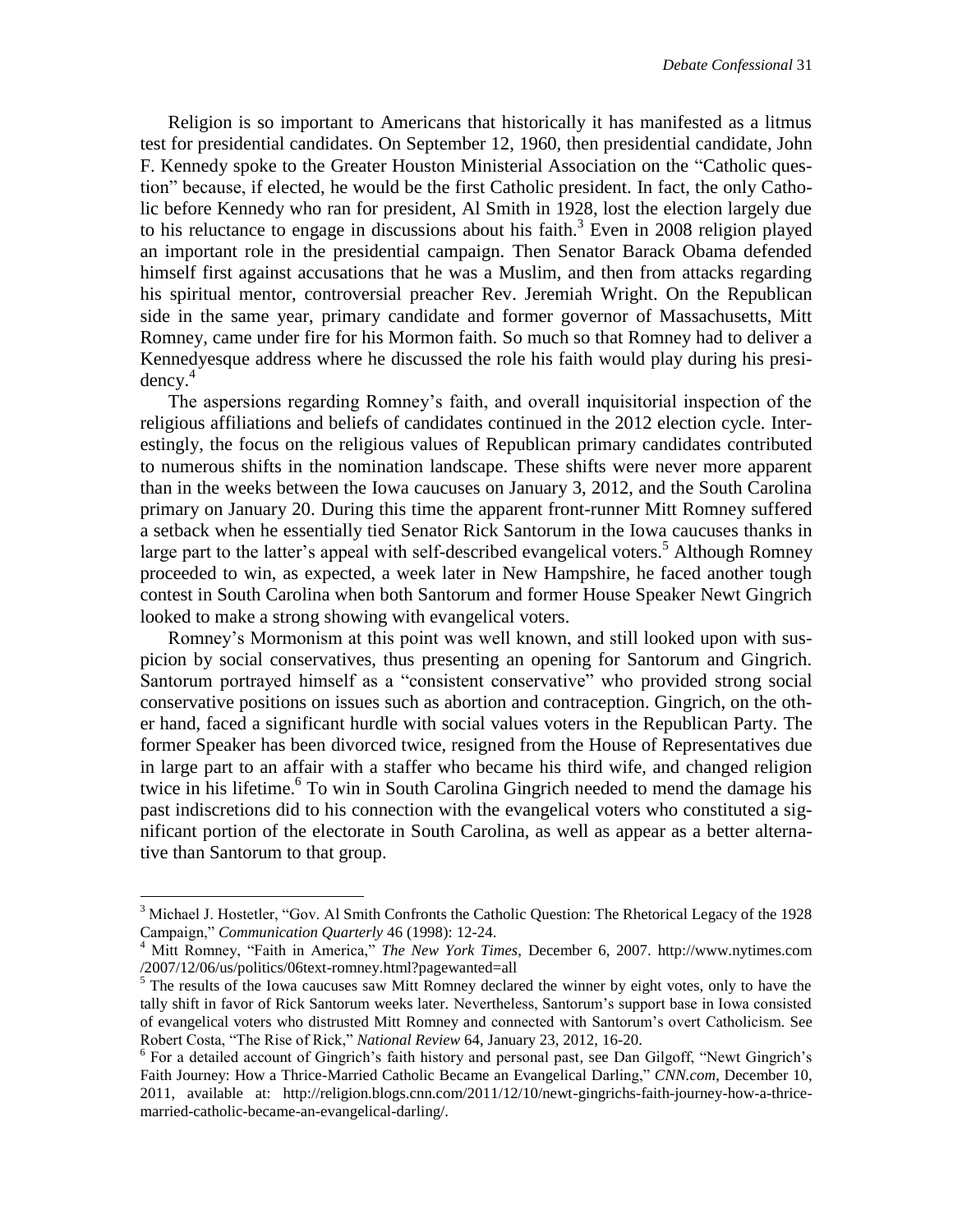$\overline{a}$ 

The challenge appeared even more daunting in the week leading up to the South Carolina Primary. Despite receiving a small endorsement from noted apocalyptic author Tim Lahaye on January 13, Gingrich failed to capture any large endorsements from influential social conservatives. The following day Tony Perkins, head of the influential Family Research Council, held a meeting of prominent evangelical leaders in Texas, announcing a group consensus to support Gingrich's rival, Rick Santorum. Two days later some evangelical leaders, supporting Gingrich, issued a rebuke of the "consensus," but the damage was done and social conservatives appeared, at best, split between Gingrich and Santorum.<sup>7</sup> Then, just days before the January 19 Republican primary debate, another apparent bombshell hit the Gingrich camp.

Just hours before the debate, word began to leak that Gingrich's second wife, Marianne, taped an interview with the ABC show, *Nightline*, in which she spoke at length about the former House Speaker's marital infidelity. The interview was set to air immediately following the debate. This line of attack could have significantly damaged Gingrich's appeal with evangelical voters by bringing up his failed attempts to adhere to his faith in the past. In retaliation, R.C. Hammond, Gingrich's press secretary, released a letter from the candidate's two daughters (from his first marriage) who had become his chief surrogates. The letter chastised ABC and defended their father.<sup>8</sup> Nevertheless, in the time leading up to the debate there was rampant speculation about whether the issue would be raised in the presidential debate with all the other candidates present.

John King, Senior Political Correspondent for CNN, moderated the debate and in fact opened the proceedings with a question to Gingrich regarding the accusations made by his ex-wife in the soon-to-air *Nightline* interview. Gingrich responded to the opening with an impassioned denial and attack on the national news media. His castigation of the media gave Gingrich instant momentum, driving his impressive victory that Saturday in the South Carolina primary where he won 44% of the voters who made their minds up in the final days of the campaign, 44% of those who decided on the day of the primary, and, most significantly, 44% of self-identified evangelical voters—more than double the next closest candidate.<sup>9</sup> All evidence indicates that Gingrich's response to the question posed by King vaulted him to victory in South Carolina the next day.

This essay explores the rhetorical dimensions of Gingrich's fervent defense embedded within his exchange with John King. We argue that Gingrich employed image restoration tactics in an effort to successfully atone for his past personal sins on the public stage. In doing so he minimized any potential damage from his ex-wife's interview and emphasized key dimensions of Christian faith that made it difficult for evangelicals to "cast the first stone" against him by voting for another candidate. To make this case we will first explain the elements of image restoration we used to analyze the exchange, then explain how it functioned in Gingrich's message. We conclude by offering some com-

<sup>&</sup>lt;sup>7</sup> For a summary account of the furious series of endorsements and responses see: Elizabeth Dias, "Social Conservatives Splinter as Gingrich Backers Dispute Claims of Santorum Consensus," *Time 2012 Swampland,* January 16, 2012, available at: http://swampland.time.com/2012/01/16/social-conservatives-splinteras-gingrich-backers-dispute-claims-of-santorum-consensus/.

<sup>&</sup>lt;sup>8</sup> For a transcript of this letter and brief discussion of the accusations made by Marianne Gingrich ahead of her interview, see: David Taintor, "ABC to Air Ex-Gingrich Wife's Interview Thursday," *Talking Points Memo,* January 18, 2012, available at: http://2012.talkingpointsmemo.com/2012/01/report-abc-newsweighs-airing-ex-gingrich-wife-interview-ahead-of-sc-primary.php.

<sup>&</sup>lt;sup>9</sup> "CNN Exit Polls," available at: http://www.cnn.com/election/2012/primaries/epolls/sc.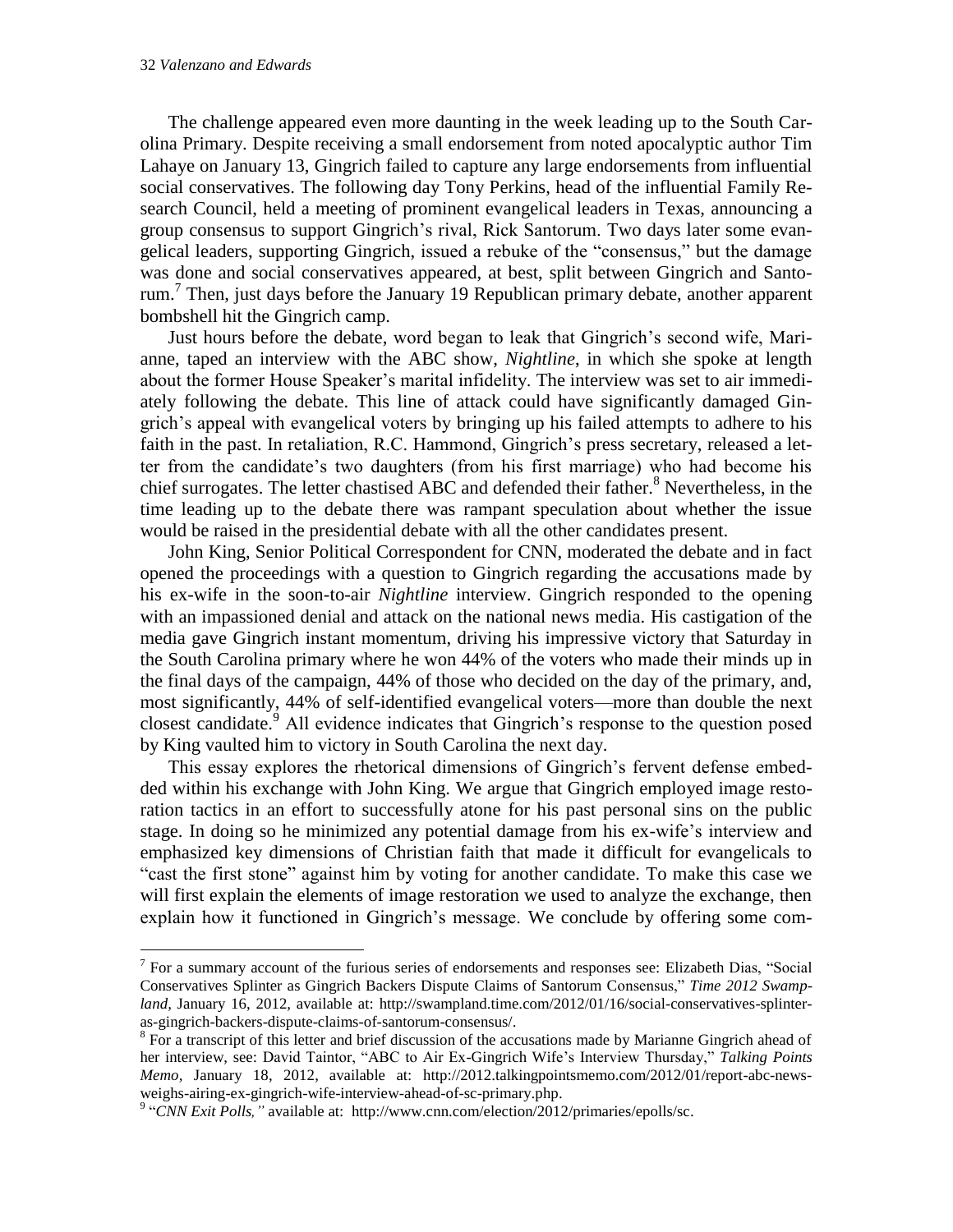ments and speculation on the role of religion in the 2012 presidential campaign, and also offer potential explanations for why this rhetorical strategy offered Gingrich a short-term success.

#### **Image Repair Strategies**

 $\overline{a}$ 

The idea that government officials or famous personalities need to publicly apologize for personal or professional failings is not new. President Clinton has apologized regarding the Monica Lewinsky affair,<sup>10</sup> New York Governor Eliot Spitzer apologized for cheating on his wife, $^{11}$  and actors Mel Gibson<sup>12</sup> and Christian Bale<sup>13</sup> apologized for tirades that made their way onto the public airwaves. A characteristic of these apologies is they often invoke the religious and moral value of forgiveness in asking the public to see beyond the failures of the individual. Given the importance and prevalence of public apologies it should come as no surprise that communication scholars have paid significant attention to the rhetorical dimensions of image repair speeches made by such individuals.<sup>14</sup> In this section of our essay, we will briefly review pertinent aspects of this research and explain how we use it to explain Newt Gingrich's response during the South Carolina debate.

The apologia genre is one of the foundational aspects of image repair theory. Ware and Linkugel argue that apologia is a speech of self-defense, typically because someone has accused another of various acts of wrongdoing. When confronted with an attack upon one's character and/or policy Ware and Linkugel argued that rhetors could use four strategies to repair their damaged ethos: denial, bolstering, differentiation, and transcendence. 15

Since Ware and Linkugel's published work, their ideas have largely been subsumed into image repair research. William Benoit argues that creating and maintaining one's image is a primary communicative activity. Moreover, if that image has been damaged in

<sup>10</sup> Joseph R. Blaney and William Benoit, *The Clinton Scandals and the Politics of Image Restoration* (Westport: Praeger, 2001).

<sup>11</sup> Justin Eckstein, "Client 9: Spitzer and Hipocrisy," *Relevant Rhetoric* 3 (2012). http://relevantrhetoric .com/wp-content/uploads/Client-9-Spitzer-and-Hypocrisy.pdf.

<sup>&</sup>lt;sup>12</sup> Kevin A. Stein, "Jewish Antapologia in Response to Mel Gibson's Multiple Attempts at Absolution," *Relevant Rhetoric* 1 (2010). http://relevantrhetoric.com/wp-content/uploads/Jewish-Antapologia-in-Response-to-MelGibson.pdf.

<sup>13</sup> Nancy Johnson, "Christian Bale's Account of a Profane Tirade: Salvation or Bale-out?" *Relevant Rhetoric* 2 (2011). http://relevantrhetoric.com/wp-content/uploads/Christian-Bales-Account-of-a-Profane-Tirade .pdf.

<sup>&</sup>lt;sup>14</sup> William Benoit and his colleagues are the primary progenitors of this research. Dozens of studies have been published examining how political, corporate, entertainment, and religious actors all have attempted to repair their damaged images in some capacity. For example, see William L. Benoit, "Hugh Grant's Image Restoration Discourse: An Actor Apologizes," *Communication Quarterly* 45 (1997): 251-267; William L. Benoit, "Sears' Repair of its Auto Service Image: Image Restoration Discourse in the Corporate Sector," *Communication Studies* 46 (1995): 89-106; William L. Benoit & John L. McHale, "Kenneth Starr's Image Repair Discourse Viewed in 20/20," *Communication Quarterly* 47 (1999): 265-280; David R. Dewberry & Rebekah Fox, "Easy as 1, 2, 3: Rick Perry and Self-Deprecation as Image Restoration," *Journal of Contemporary Rhetoric* 2 (2012): 1-10. http://contemporaryrhetoric.com/articles/dewberryfox3\_1.pdf.

<sup>&</sup>lt;sup>15</sup> B.L. Ware and Wil A. Linkugel, "They Spoke in Defense of Themselves: On the Generic Criticism of Apologia," *Quarterly Journal of Speech* 59 (1973): 273-283.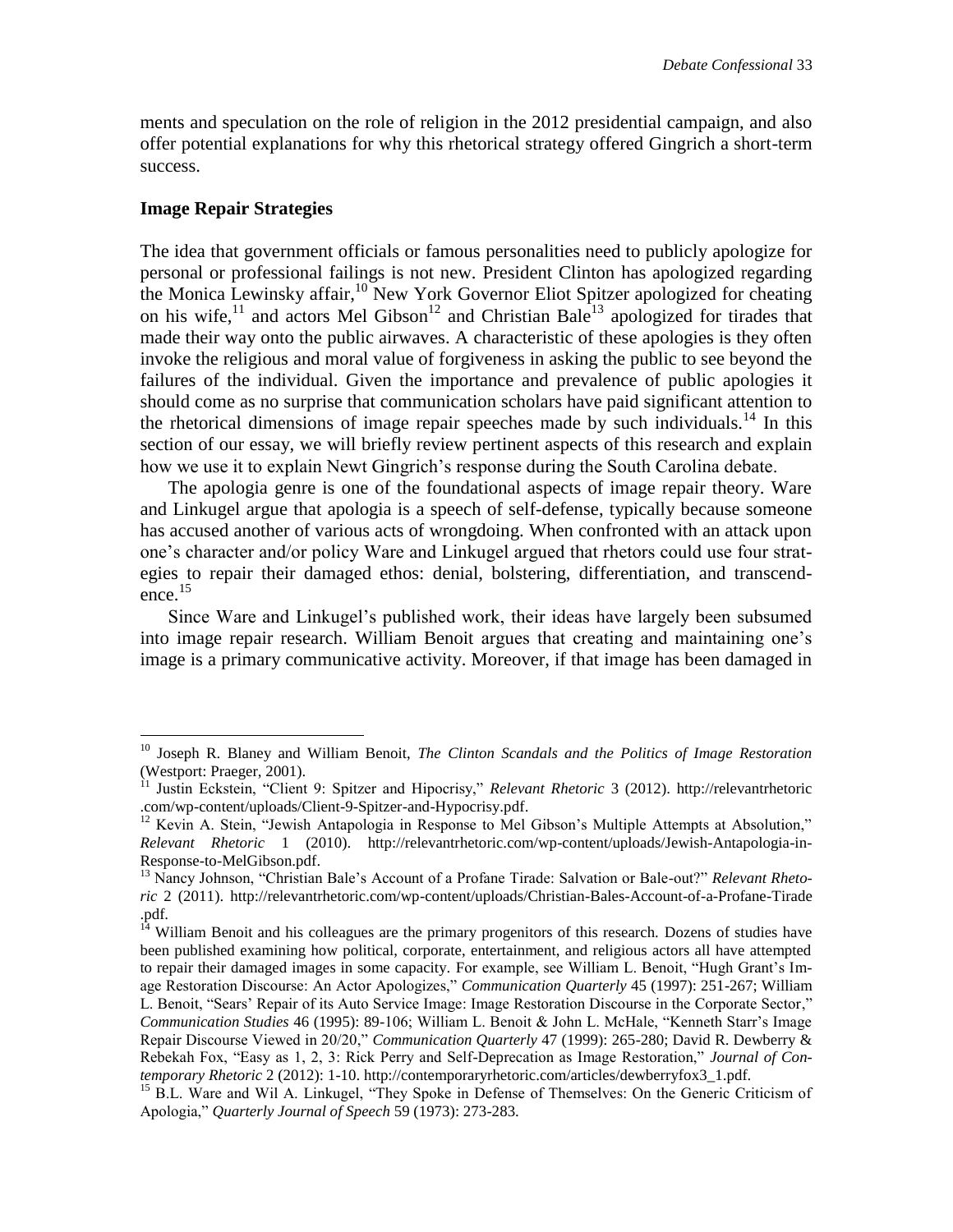some way then a response, an attempt at image repair, is essential to a rhetor.<sup>16</sup> In composing his theory, Benoit offers a typology of five general approaches, with multiple substrategies, rhetors might choose to employ to rebuild their image.

In Benoit's first general strategy is denial.<sup>17</sup> Denial can come in two forms. Simple denial is where the speaker clearly states they did not commit the act they were accused of committing. The second form, *shifting the blame* (also known as victimage), concedes the action occurred but moves the responsibility for its occurrence to another party. Both of these strategies allow a speaker to deny wrongdoing.

The second broad category supplied by Benoit is evading responsibility, which contains four specific rhetorical postures.<sup>18</sup> *Provocation* occurs when the speaker claims the offensive action was the result of responding to the negative actions of another; in essence, they were provoked, and therefore responsibility does not lie with them, but with the person who invited their response. A second strategy for evading responsibility is *defeasibility,* which happens when the person argues that events outside of their control caused the action. In attempts to evade responsibility speakers also might argue that the wrongful act was *accidental*, and thus not their fault. Finally, sometimes speakers will claim they had *good intentions* when they committed the act in an attempt to evade responsibility. Ultimately, all four of these strategies represent attempts to avoid taking responsibility for an offensive act, thus repairing, at least in part, the damage done to an image.

Benoit's third category, reducing offensiveness, contains the most sub-strategies for image repair: six.<sup>19</sup> The first of these, *bolstering*, takes place when the speaker extols virtuous and good qualities they possess in an attempt to engender positive feelings toward them while simultaneously making the action they committed seem less offensive. Secondly, an accused person or group can argue the offense was not as offensive as it is made out to be, thus *minimizing* its damage. Speakers can also *differentiate* the offensiveness of an act by comparing it to other, far more aberrant and distasteful actions. Rhetors can also attempt *transcendence* by placing the action in a broader more positive light. Fifth, the accused can turn the tables and *attack the accuser*'s credibility and motives, thus making their offense even more vile than the one committed by the speaker. The final method of reducing offensiveness is *compensation*, because it attempts to reimburse the victims of the offense, although this does not necessarily come with an admission of guilt.

The fourth category of image repair strategies available to speakers is *corrective action*, and like denial it comes in two forms.<sup>20</sup> In the first form the accused offers to repair any damage that resulted from the offending action. Sometimes this involves charitable giving, volunteering, or even seeking professional assistance. In the event that the action's damage cannot be reversed, speakers can take a second form of corrective action whereby they enumerate plans to prevent the recurrence of the offending act. Both of the-

<sup>&</sup>lt;sup>16</sup> William L. Benoit, *Accounts, Excuses, and Apologies: A Theory of Image Restoration* (Albany: State University of New York Press, 1995).

<sup>17</sup> Benoit, *Accounts, Excuses, and Apologies*, 75.

<sup>18</sup> Benoit, *Accounts, Excuses, and Apologies*, 76.

<sup>19</sup> Benoit, *Accounts, Excuses, and Apologies*, 77.

<sup>20</sup> Benoit, *Accounts, Excuses, and Apologies*, 79.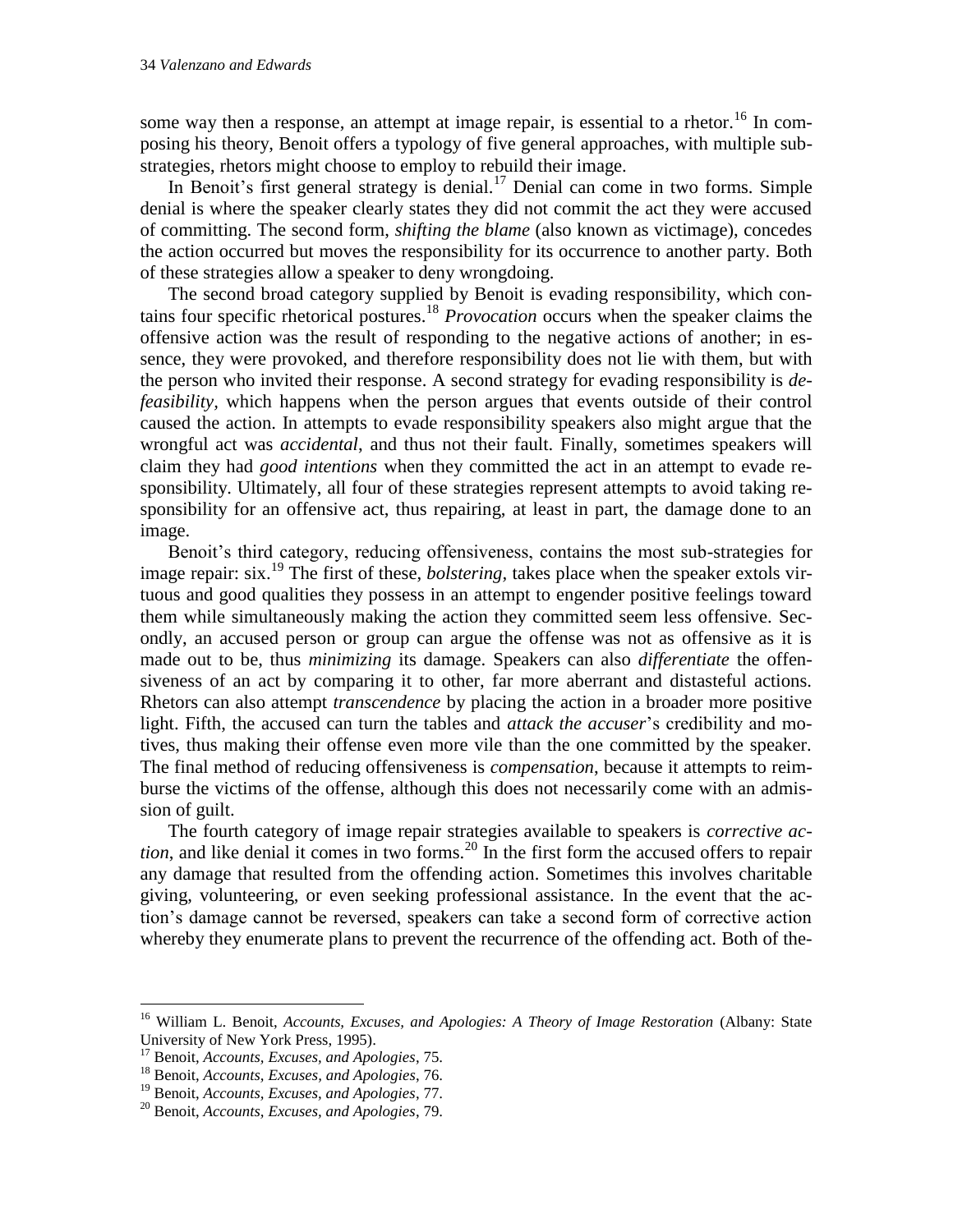se strategies show a willingness to materially participate in the repair of an image, but again, neither necessarily accompanies an admission of guilt.

The admission of guilt, or *mortification*, is the final image restoration category explicated by Benoit.<sup>21</sup> This is when a speaker takes full responsibility for their actions and apologizes to those damaged by the offense. Often, admissions of guilt are accompanied by other strategies from the other categories, and when done well by a speaker an image can be quickly repaired. In the case of Newt Gingrich's exchange in the South Carolina debate, we argue he skillfully employed several of these strategies in a short span of time, thus allowing him to temporarily allay fears of his past and unite a significant portion of the evangelical base of voters in the South Carolina primary. In the next section, we explain which strategies he employed.

#### **The Debate Confessional: Repairing Newt's Image**

CNN's John King, moderator of the South Carolina debate provided Gingrich his opportunity to repair his image with the evangelical social conservatives of the Republican Party, specifically those who were set to vote in a few days in South Carolina. King did so by making the imminent airing of a controversial interview on ABC's *Nightline* with his ex-wife where she reportedly made serious accusations about the candidate's conduct during their marriage the lead topic of the debate. In this section of the essay we explain how Gingrich deftly employed the image restoration strategies of *attacking the accuser*, *minimization* and *denial* to use King's opening discussion to thwart any potential damage from the interview and allay concerns regarding his past transgressions.

#### *Attacking the Accuser*

On January 19, 2012, John King began the Republican primary presidential debate with this query

And just as Speaker Gingrich surged into contention here in South Carolina, a direct fresh attack upon the Speaker. And Mr. Speaker I would like to start with you this evening. As you know, your ex-wife gave an interview with ABC News another interview with the Washington Post. And now this story has gone viral on the Internet. In it, she says that you came to her in 1999, at a time when you were having an affair. She says you asked her, sir, to enter into an open marriage. Would you like to some time to respond to that.<sup>22</sup>

Gingrich responded by saying "No, but I will," and proceeded to receive thunderous applause from the South Carolina crowd.<sup>23</sup> Then the former Speaker responded to King's question by attacking the news media for what he claimed were practices that damaged the country as a whole. Initially, Gingrich did not claim these behaviors were based on partisanship, but rather that they kept good people from seeking elected positions. He stated: "I think the destructive, vicious, negative nature of much of the news media makes it harder to govern this country, harder to attract decent people to run for political of-

<sup>21</sup> Benoit, *Accounts, Excuses, and Apologies*, 79.

<sup>22</sup> "Newt Gingrich and John King Marriage Exchange—The Full Transcript," *The Guardian*, January 19, 2012. http://www.guardian.co.uk/world/2012/jan/20/newt-gingrich-marriage-exchange-transcript.

<sup>&</sup>lt;sup>23</sup> "Newt Gingrich and John King."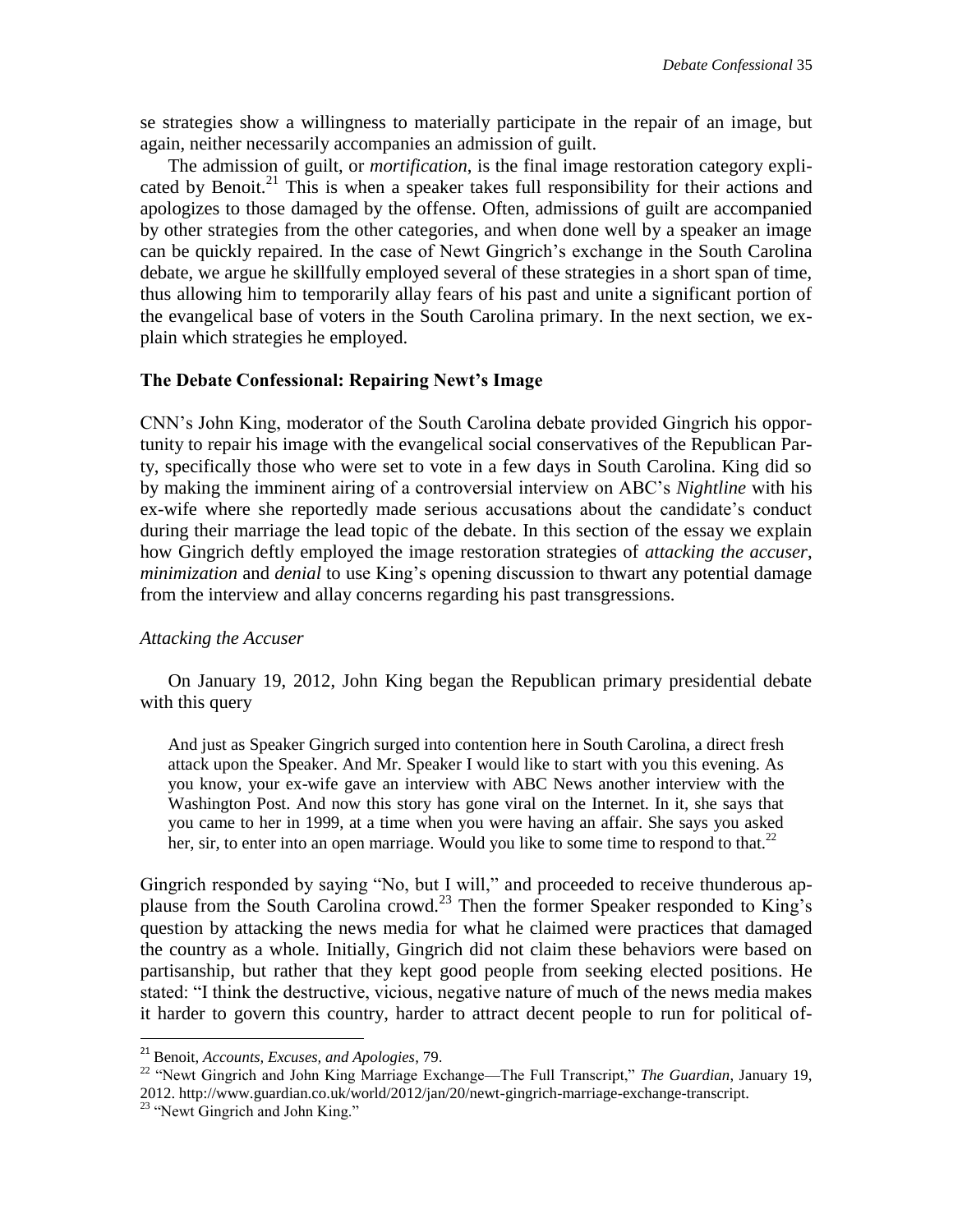fice."<sup>24</sup> This statement both shifted attention from the issue of his ex-wife's allegations to what he deemed as the inappropriate behavior and influence of "much of the news media." He used inflammatory descriptors of the news media such as "destructive, vicious and negative," and blamed them for negatively impacting the ability of government to function and good people to run for office. In arguing that they "make it harder to attract decent people to run for office," an activity he was currently undertaking, Gingrich implied he was a decent person under attack from villainous news agency. In short, in this line he both changed the subject and cast himself as a victim of process by attacking the news media.

Gingrich also launched an attack against ABC, the station who planned to broadcast the interview with his ex-wife Marianne. After he informed the audience that he volunteered friends to ABC in an effort to illustrate the claims made by Marianne were, in fact, wrong, he specifically attacked the network: "They weren't interested, because they would like to attack any Republican. They're attacking the governor, they're attacking me. I'm sure they'll probably get around to Senator Santorum and Congressman Paul."<sup>25</sup> Here, Gingrich attacks the motives of ABC in airing the accusations against him by his ex-wife, and pushes it even further by claiming the network is also attacking the other Republican presidential candidates. He also argues those actions will not only continue, but expand. In doing this he again paints himself as a victim of a nefarious news organization with impure motives. This implicitly argues that the real concern should be the impure motives of ABC, and not the seemingly questionable allegations they planned to air.

ABC was not the only news entity to incur the wrath of Gingrich, as John King and CNN also found themselves on the receiving end of his attack. After castigating the news media in his initial comment, Gingrich declared he was "appalled that you [King] would begin a presidential debate on a topic like that." A few moments later when King attempted to explain a different media outlet was responsible for the story, Gingrich fired back, "John, John, it was repeated by your network. You chose to start the debate with it. Don't try and blame somebody else. You and your staff chose to start this debate with that."<sup>26</sup> Both of these statements accused King and CNN of, at best, poorly chosen questions and, at worst, contributing to spreading what Gingrich claimed were defamatory lies. These accusations clearly put the news media on the defensive and served to make Gingrich look like the victim of sensationalist journalism promoting lies from an angry ex-wife, ultimately changing the focus of the issue from his past indiscretions to the role of journalists in politics.

#### *Minimization*

 $\overline{a}$ 

In addition to his brusque attacks on the news media, ABC and CNN, Gingrich also attempted to minimize the offensiveness of his personal failings. Interestingly, he did this with only a vague passing reference to the specific allegations regarding his prior indiscretions. After his initial assault on the news media, King asked if that was all the former

<sup>&</sup>lt;sup>24</sup> "Newt Gingrich and John King."

 $25$  "Newt Gingrich and John King."

 $26$  "Newt Gingrich and John King."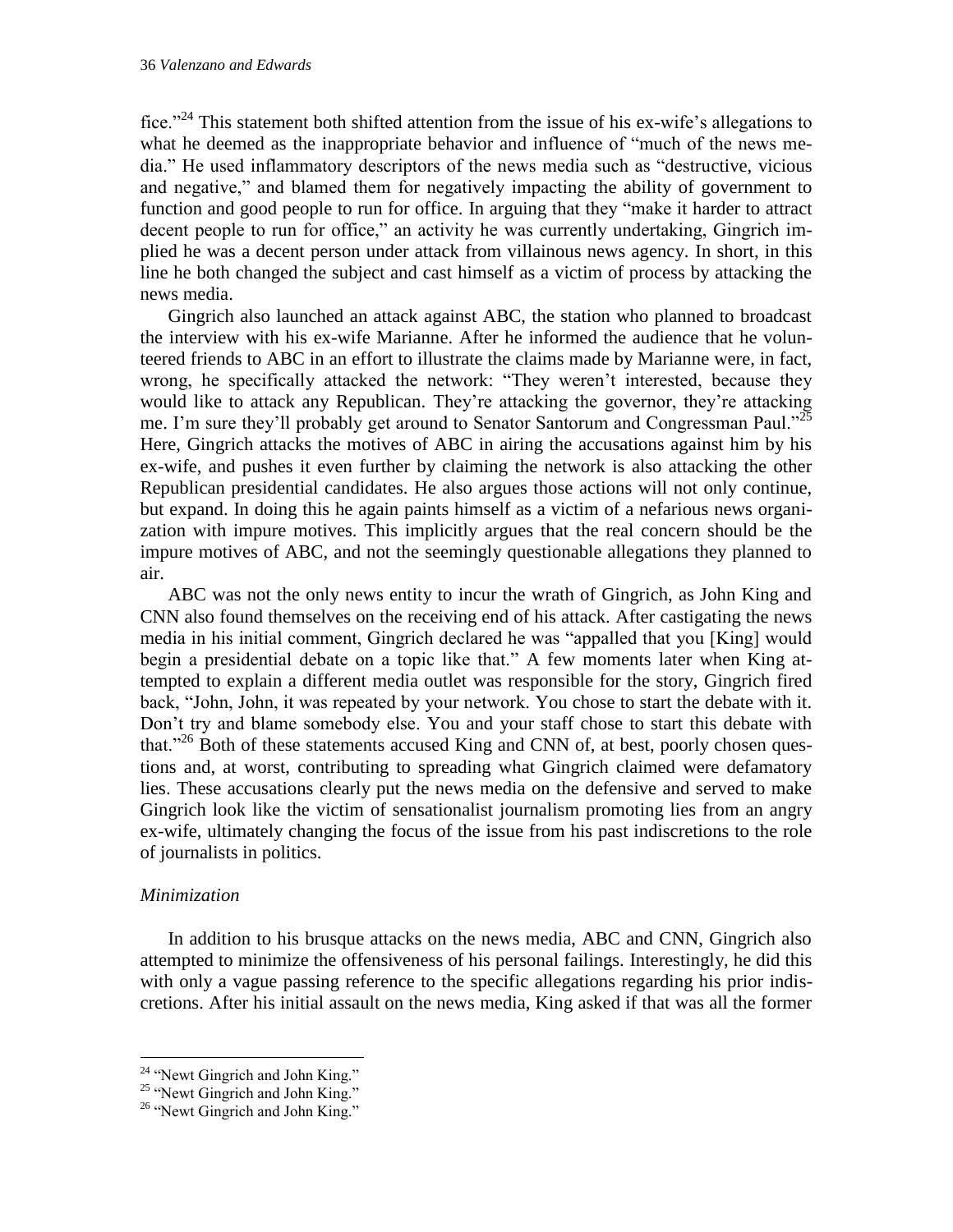Speaker wished to say about the subject. Gingrich responded that he had more to say, and it was in this part of the exchange when he employed minimization to repair his image.

Gingrich sought to compare what happened in his life to the personal tribulations everyone encounters in theirs. He began the second part of the exchange by saying, "Every person in here knows personal pain. Every person in here has had someone close to them go through painful things. To take an ex-wife and make it two days before the primary a significant question in a presidential campaign is as close to despicable as anything I can imagine."<sup>27</sup> Here Gingrich makes vague references to the pain he both caused and felt from his past behaviors, but does so in a way that subtly invokes the Biblical maxim "He that is without sin among you, let him first cast a stone<sup>"28</sup> by equating his personal pain with that experienced by everyone in the room. In doing so, the people in the room also become a synecdoche for the rest of the country, and Gingrich made his personal failings and the damage they created no more or less offensive than anything anyone else has done.

In minimizing the offensiveness of his treatment of his ex-wife, whatever that treatment entailed, he made his accusations against the news media, ABC, and CNN all the more powerful. He enhanced the perception of his own victimage at their hands by implicitly arguing the news organizations singled him out for an action to which any American could relate, despite its less than positive connotations. In short, minimization enhanced his victim role by making the news media look like bullies.

#### *Denial*

The third, and final, image restoration strategy employed by Gingrich in his exchange with John King at the South Carolina debate was that of denial. This denial was as important, if not more so, than the attacks and effort to minimize the offensiveness of his past behaviors. By emphatically, and clearly, denying the stories his ex-wife was set to promulgate on *Nightline,* the former Speaker concluded his image repair and emerged, at least in the short-term, stronger than he had looked at any point earlier in the week.

After specifically attacking John King and his staff for their choice of including this issue as the topic to open the debate, Gingrich returned to the as yet unstated allegations his ex-wife was set to make. Gingrich said, "Now let me be quite clear. Let me be quite clear. The story is false. Every personal friend I have who knew us in that period says the story was false. We offered several of them to ABC to prove it was false."<sup>29</sup> Obviously, in this statement Gingrich declares the accusations set to be made by Marianne false, even without reference to what specifically was false about them. Additionally, he professes to have offered witnesses as proof, but it is curious to note he called them "personal friends" of his, and not of the couple. This implies a sense of bias on the part of the witnesses as they are his friends and not necessarily friends of Marianne. Nevertheless, the strong rebuke and inclusion of potential eyewitness testimony only added veracity to his position that he was being unduly attacked by media organizations with an anti-Republican agenda.

<sup>&</sup>lt;sup>27</sup> "Newt Gingrich and John King."

 $28$  John 8:7.

 $29$  "Newt Gingrich and John King."